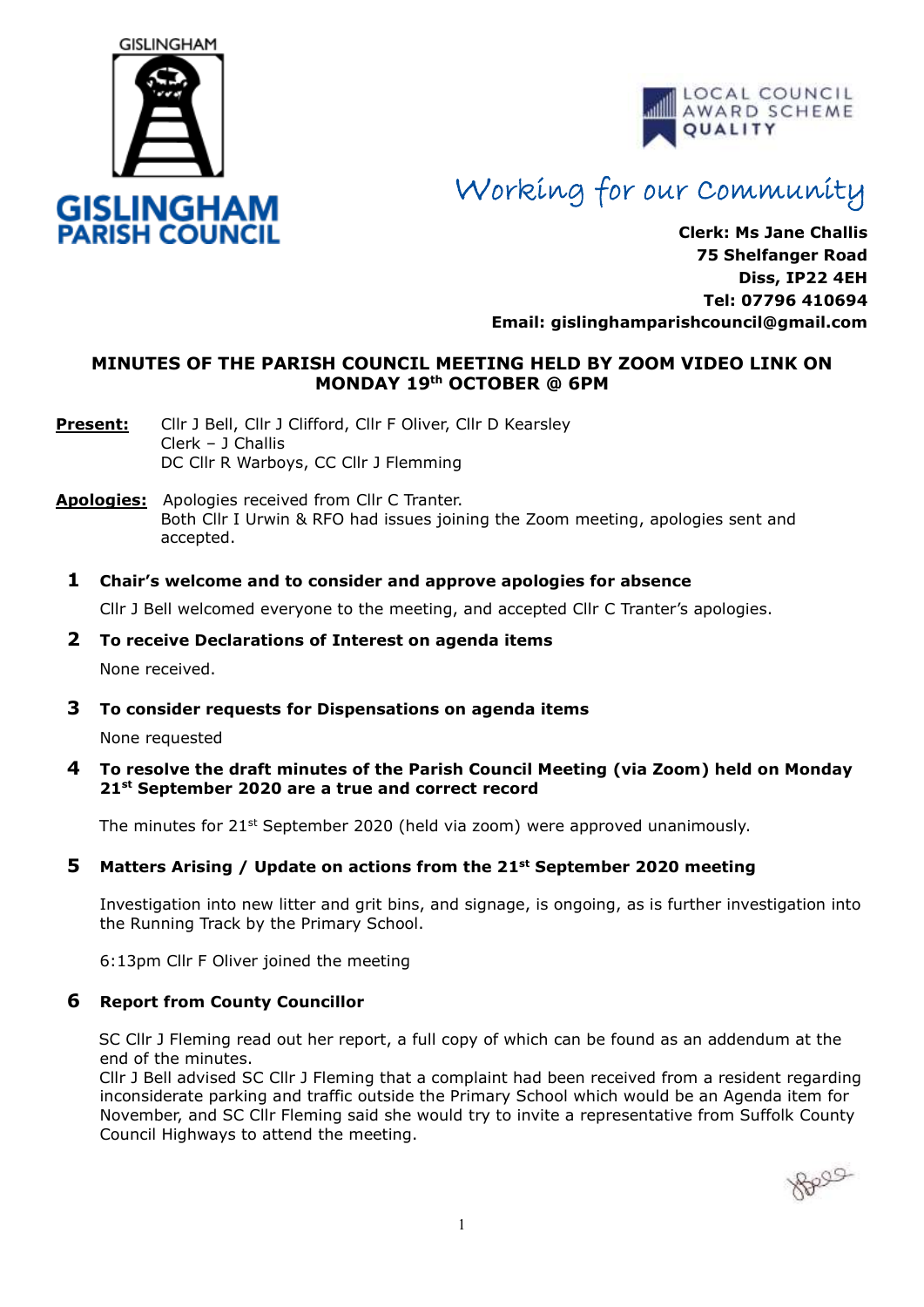### **7 Report from District Councillor**

DC Cllr R Warboys read out his report, a copy of which can be found as an addendum at the end of the minutes.

#### **8 Public Participation Session (15 minutes set aside)**

No members of the public present.

#### **9 Chair's Report**

The footpaths have now been cut by the chosen Contractor.

Concerns have been raised by a resident regarding traffic and parking outside the Primary School. This will an Agenda item for the November meeting. Cllr Bell will also refer to the inconsiderate parking around the School in the Gislingham Parish Council article in the November Messenger.

A resident has been in contact to ask why the Six Bells Public House is still closed. A brief discussion ensued, and Cllr Warboys offered to investigate further as it is not a Parish Council matter.

#### **10 Clerk's Report (and RFO)**

 The Clerk advised that she has contacted SCC regarding the grass cutting and is waiting for a response. She is still looking into replacement salt and litter bins, as well as signage, and will report back as soon as there is an update.

 An email has been received advising of damage caused to the wooden edging of the church path during grass cutting. An apology has been sent and the Contractor has been contacted. The Clerk will update further upon their reply, and has forwarded the email received to Councillors. A letter of thanks has been received from the Editor of the Messenger for their donation, which has been forwarded to Councillors to read. Also thank you emails from FOSM and Gislingham Wives for donations received.

 A member of the public has been in contact regarding the Councillor Vacancy. The clerk has advised that we need to speak to the Electoral Officer for clarification on how to proceed on Co-Option whilst meetings are being held via Zoom. An Application form will be sent to the resident as soon as a response is received from the Electoral Office on the process. Gislingham Parish Council currently have 2 Casual Vacancies

 The Clerk advised that the Website Accessibility Statement is on the website. There is a lot of work now required to bring it in line with Website Accessibility guidelines, as well as general updates and improvements, which would require approximately five additional hours over the Clerk's contracted monthly amount.

 Cllr J Bell proposed agreeing an additional five hours, Cllr J Clifford seconded, and it was agreed unanimously.

#### **ACTION Clerk to continue looking into bins and signage. Clerk to contact Electoral Officer regarding Co-Option. Clerk to carry out work to website.**

# **11 Neighbourhood Watch Report – Councillor Tranter**

Nothing to report

#### **12 Footpath Warden Report**

A copy of the report can be found as an Addendum at the end of the minutes. Cllr J Bell confirmed that tenders for services etc are sought by the Clerk and presented to Councillors for discussion and approval at a Parish Council meeting.

#### **13 SID (Speed Indicator Device) Report**

It was noted that the Police had been doing speed checks in the village.

Reag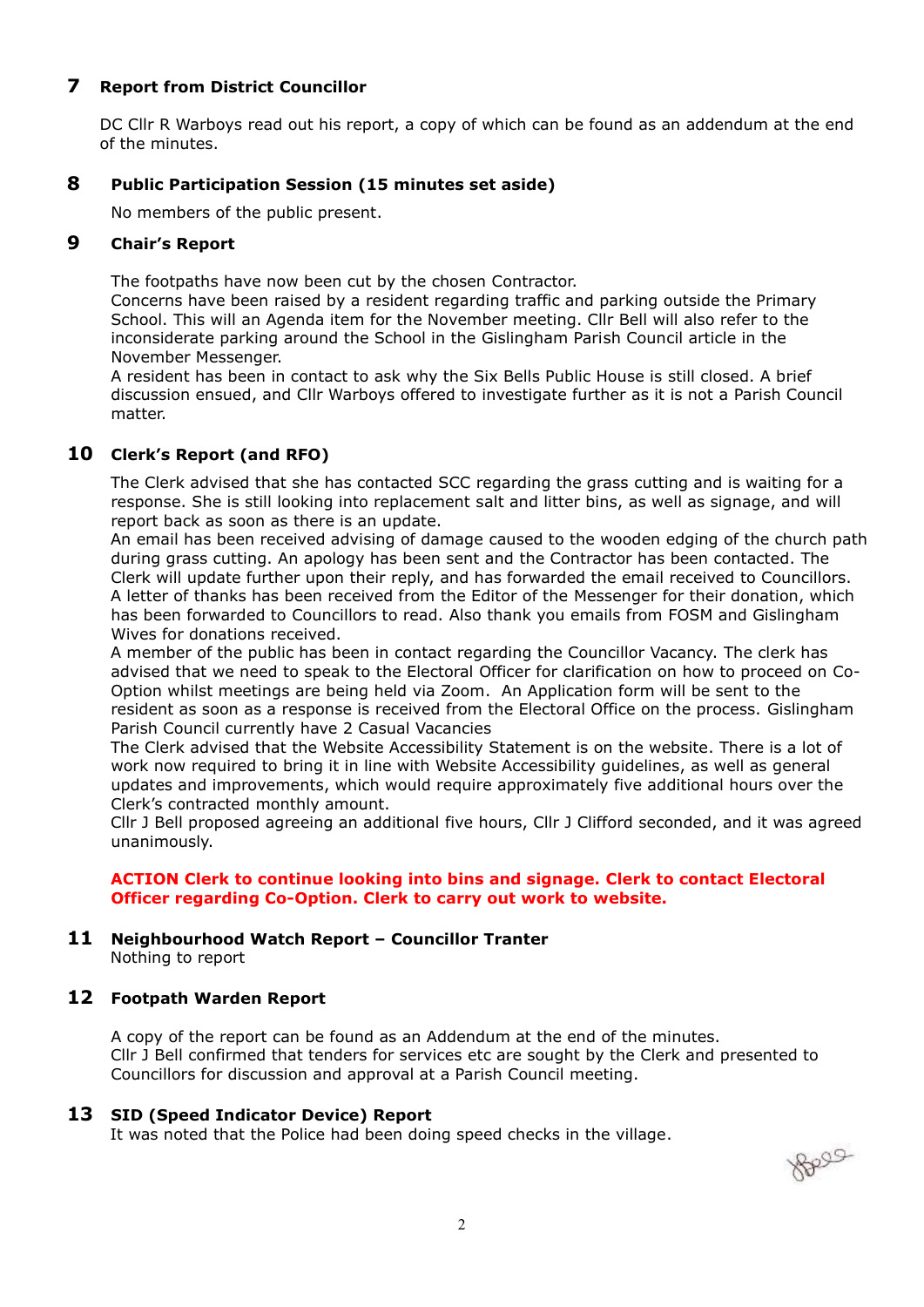### **14 Charity Meadow**

#### **Update on CCTV equipment and issues with littering.**

There was no further update on the trail cameras and a discussion took place on how to proceed. Cllr J Bell pointed out that trail cameras need to be installed on trees which the Parish Council do not own, and are set too far back, plus the battery needs to be changed every four days. In addition, if the Council approves spending a significant amount on repairs to the playground, then it would make more sense to have CCTV cameras.

It was also noted that beer bottles and cans are still being littered.

It was decided that there were not enough Councillors present to make a decision, and to revisit CCTV when the playground repairs had been agreed.

Cllr J Clifford suggested looking at metal signs as a deterrent in the meantime.

### **ACTION Cllr J Clifford to look into metal signage, including the correct wording to use.**

#### **15 Playground Inspection**

#### **Update on equipment repairs**

The Clerk advised that she has contacted eight companies for quotations and is still waiting for replies. One has come back to say they would need to inspect the playground themselves at a cost of  $£150$ . It was agreed unanimously to move forward when the other companies have responded.

#### **ACTION Clerk to update Councillors by email once quotations received.**

#### **16 AGAR**

The AGAR has been distributed to councillors by the RFO and will be put onto the village noticeboard and Parish Council website.

#### **ACTION Cllr J Bell to update noticeboard. Clerk to update website.**

#### **17 Tree Preservation Order – DC/20/04219**

Tree Warden Cllr J Clifford explained that the tree in question is overhanging a neighbouring property, and the owner has no objections to the neighbour trimming it back. Cllr J Clifford has no objections either but would like to be advised prior to works being carried out.

#### **ACTION Clerk to comment on MSDC planning website stating no objection, and requesting Cllr J Clifford be contacted beforehand.**

#### **18 Gislingham Playgroup and Primary School request to move dog waste bin.**

A complaint has been received from the Playgroup that the current dog waste bin outside the Primary School is consistently overflowing. A brief discussion took place, it was agreed the simplest solution would be to install a second dog waste bin as there is already a post for one, plus another litter bin.

Proposed by Cllr J Bell, seconded by Cllr J Clifford, and agreed unanimously

#### **ACTION Clerk to look into purchase and installation of new bins.**

#### **19 Website**

This was discussed and agreed in item 10 with nothing further to add.

Boos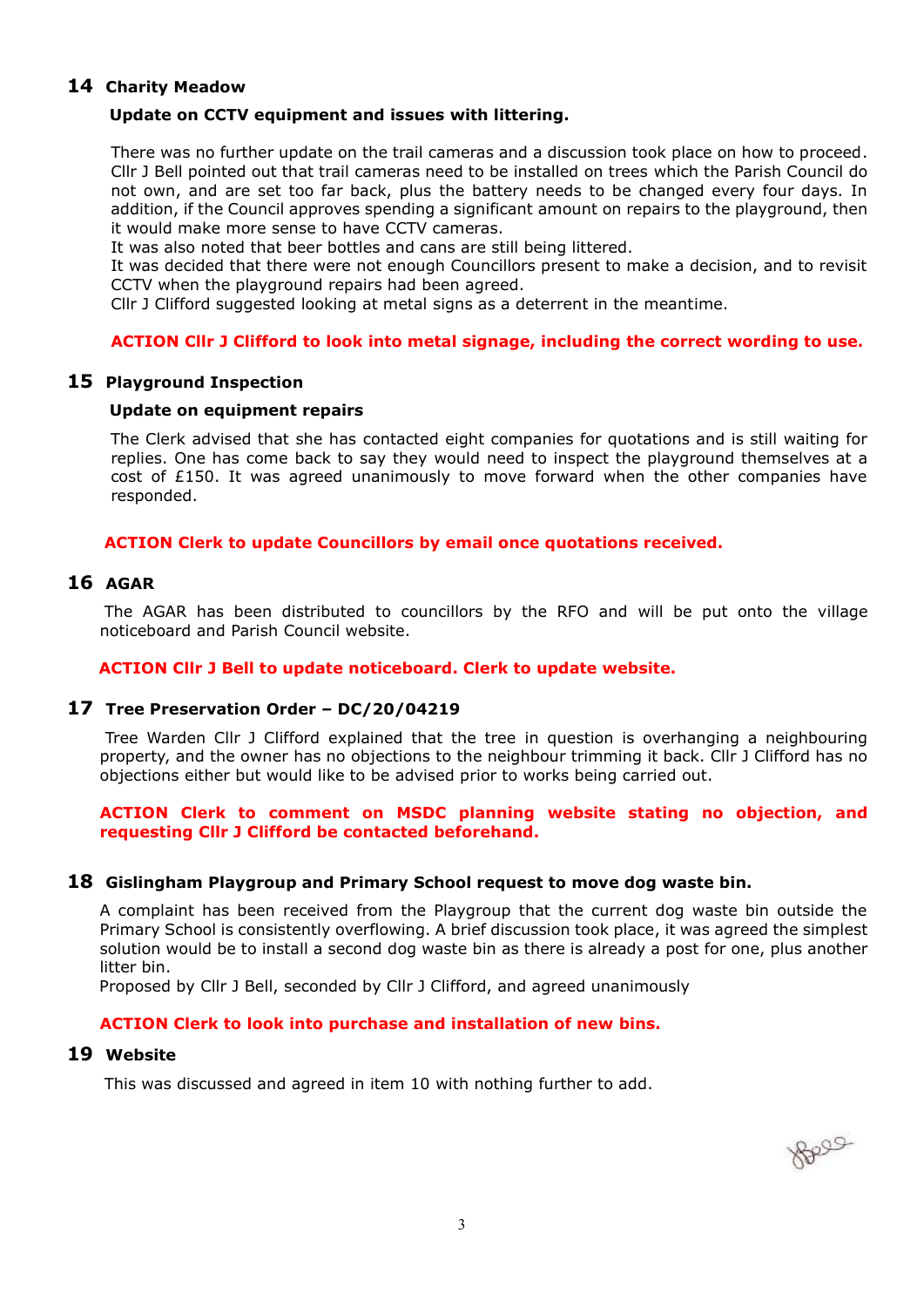### **20 Finance**

Admin Payment (Clerk & RFO) **- £483.50** Zoom Subscription for October meeting (Direct from Co-op Bank account) - **£14.39** One Suffolk website training – **£48.00** Top Garden Inv No. 21 - **£360.00** AGAR **- £360.00** Green Leaves Gardening Ltd **- £300.00** SALC planning training **- £90.00** CAS emails/domain **- £292.50** Remembrance wreath **- £17.00** Mr Chris Pitt (Chair of FOSM) was thanked, by the Chair, for purchasing the Wreath on behalf of Gislingham Parish Council.

### **Unanimously approved**

### **Action Cllr J Bell to pay approved invoices by BACS.**

## **21 Training**

Cllr F Oliver needs to complete the second part of his Councillor training and queried whether it had already been paid for with the first. The RFO will check, and it was agreed unanimously for Cllr F Oliver to go ahead and book the next part of his training.

The Clerk has her Clerk training booked in November and December which amounts to an additional nine hours. Cllr J Bell proposed for this to be paid in addition to normal hours. Cllr J Clifford seconded, and it was agreed unanimously.

Cllr J Clifford would like to investigate training relevant to her Tree Warden role, which was agreed unanimously.

#### **ACTION Cllr F Oliver to book training. Clerk to advise Councillors of her Clerk training dates. Cllr J Clifford to investigate relevant courses.**

### **22 To discuss future meetings**

It was agreed unanimously that it would not be necessary to hold a meeting in December unless there was a Planning Application to be discussed. All finance payments will be agreed and approved via email.

#### **23 Date of next meeting 16th November 2020 at 6pm via Zoom.**

Meeting Closed at 8.08pm

Belle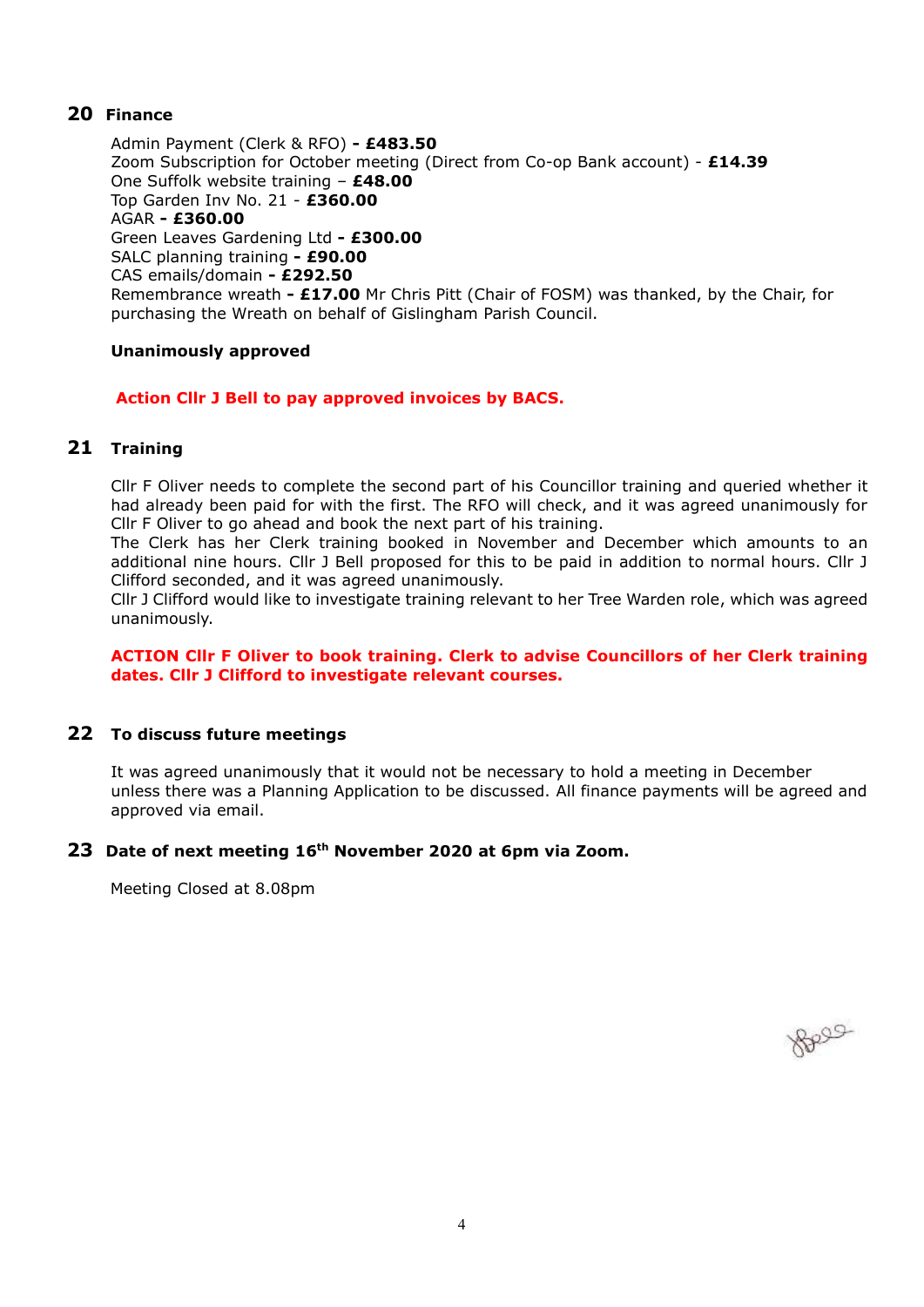# **District Councillor's Report for Gislingham Ward**

# **Mellis, Gislingham, Thornham, Wortham & Burgate, Wickham Skeith Parish Councils October 2020**

| <b>Annual Council</b><br>meeting                  | The annual meeting was held virtually on 24th September. Barry Humpheys was elected<br>as Chairman and Paul Ekpenyong as Vice Chair. The Committees and Chairs were all<br>agreed, with the Chairman using his casting vote to elect all the chairs and vice chairs<br>from the Conservative and Independent Group, except for Overview and Scrutiny which is<br>traditionally chaired by an opposition member and will continue to be chaired by Keith<br>Welham, with Keith Scarff as vice chair.                                                                                                                                                                                                                                                                                                                                                                          |
|---------------------------------------------------|------------------------------------------------------------------------------------------------------------------------------------------------------------------------------------------------------------------------------------------------------------------------------------------------------------------------------------------------------------------------------------------------------------------------------------------------------------------------------------------------------------------------------------------------------------------------------------------------------------------------------------------------------------------------------------------------------------------------------------------------------------------------------------------------------------------------------------------------------------------------------|
| Government<br>consultations on<br>planning        | Changes to the current planning system is about changes to planning policy and regula-<br>tion including how the housing numbers for each local government area are calculated<br>(which would be upwards for Mid Suffolk). It also recommends changing the threshold of<br>homes built (from 10 to 40) on a development before which affordable homes must be<br>built. The Council's response to this consultation was discussed at the September Council<br>meeting, following which the response has been amended by the Corporate Director in<br>consultation with the portfolio holder for planning and the opposition spokesperson for<br>planning, and has now been submitted.<br>Planning for the future is a White Paper that proposes major reforms to the planning sys-<br>tem. These include reducing the timeframe in which a Local Plans must be created to a |
|                                                   | maximum of 30 months; and dividing land into zones for development, renewal (brown-<br>field) and protect (green belt, national parks etc) then automatically granting outline<br>planning permissions within the development and renewal zones. Planning Committees<br>at a district council would therefore only consider design and not the principle of devel-<br>opment. The White Paper also considers greater digitalisation, a different system for de-<br>veloper levies and a fast-track system for "beautiful buildings". The consultation closes<br>on 29 <sup>th</sup> October and the Mid Suffolk response to this will be discussed by a cross-party<br>working group of members before being submitted.                                                                                                                                                      |
| <b>Public Realm</b>                               | A Joint Cabinet meeting was held in September to discuss the findings of a review of the<br>management of the public realm service. The review occurred because Babergh's con-<br>tract with an outside contractor is due to end in October 2021. Mid Suffolk Cabinet de-<br>cided to continue with an in-house team and Babergh Cabinet decided to be part of the<br>same arrangement. The Public Realm service for both districts will now be managed by<br>the same in-house team.                                                                                                                                                                                                                                                                                                                                                                                        |
| <b>Homelessness</b>                               | Babergh and Mid Suffolk Councils have been awarded a grant of £100,000 to help cover<br>the cost of temporary accommodation for homeless people over the winter. In Mid Suf-<br>folk there are few (possibly only 2) people sleeping rough but pre-Covid many others<br>had been sofa-surfing or staying with elderly relatives. In order to protect vulnerable<br>people, some of these people became homeless and have been accommodated in hotels.<br>This will need to continue for some months at least.                                                                                                                                                                                                                                                                                                                                                                |
| Stowmarket<br>Leisure Centre/<br>High School site | Officers are working together with representatives from Stowmarket High School to de-<br>velop the school and leisure centre site to improve leisure facilities. Stakeholders from lo-<br>cal sports clubs will be consulted in order to fully assess what is needed.                                                                                                                                                                                                                                                                                                                                                                                                                                                                                                                                                                                                        |
| Gateway 14                                        | A public consultation on proposals for Gateway 14, which now includes land up to A14,<br>was launched on Monday $14th$ September and continues until 31 <sup>st</sup> October – to comment<br>or just to see the scale of the development, go to G14yoursay.co.uk.                                                                                                                                                                                                                                                                                                                                                                                                                                                                                                                                                                                                           |
| Councillor Rowland Warbous                        |                                                                                                                                                                                                                                                                                                                                                                                                                                                                                                                                                                                                                                                                                                                                                                                                                                                                              |

Councillor Rowland Warboys rowland.warboys@midsuffolk.gov.uk

01379 783412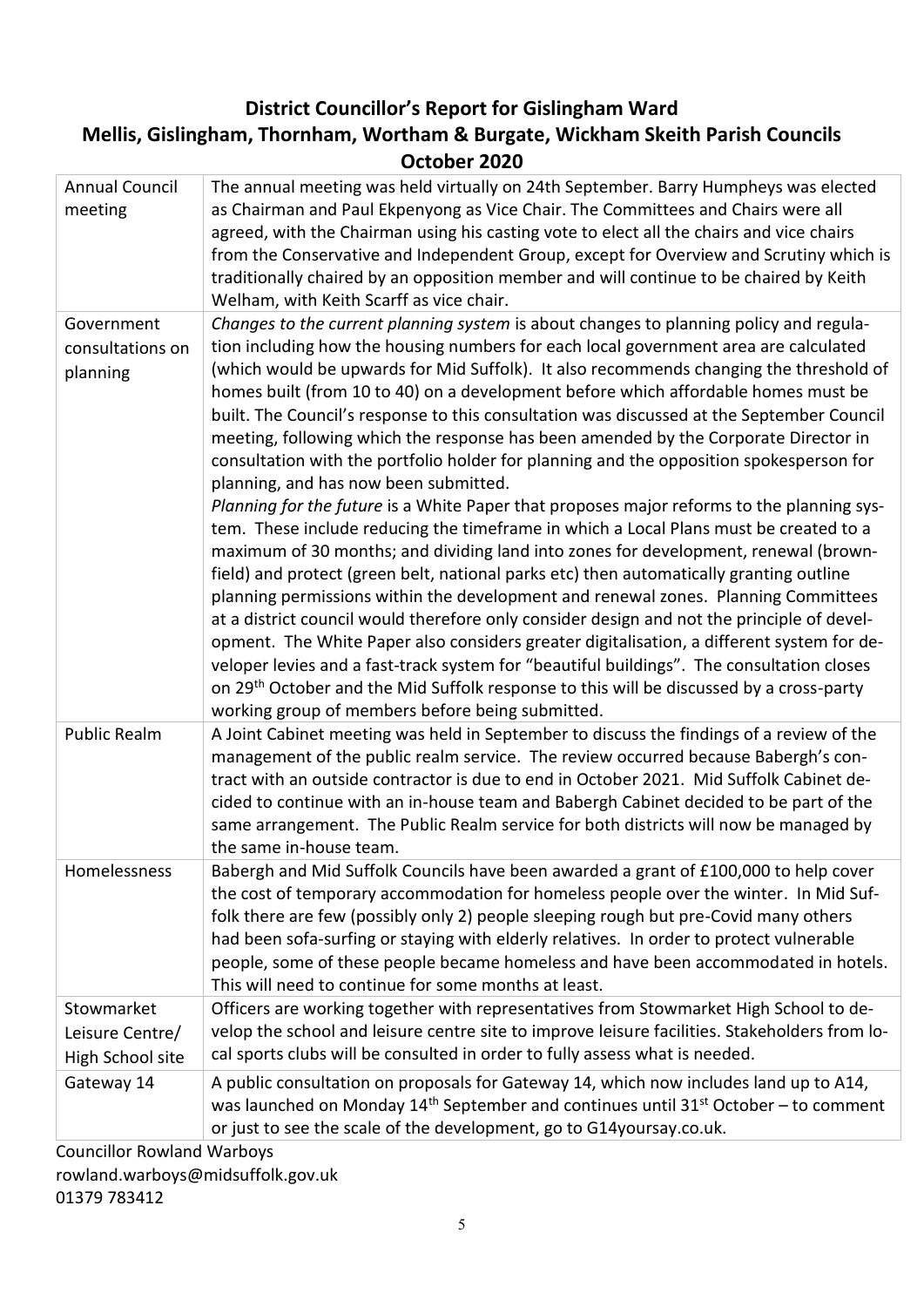# **County Councillor Report**



# **October 2020**

# **Gislingham Parish Council**

Councillor Jessica Fleming, Hartismere Division, Suffolk

[Jessica.fleming@suffolk.gov.uk](mailto:Jessica.fleming@suffolk.gov.uk) Tel: 07714-597980 Twitter: @jesstfleming

**COVID Updates** - As of 8 Oct East and West Suffolk have been placed on an East of England watchlist by Public Health England due to a rise of Covid-19 cases. Areas which are seeing a rise of cases are Bury St Edmunds, Haverhill, Newmarket, Beccles, Bungay, Felixstowe and Lowestoft.

**COVID support line** – a new phoneline has been set up as of 1<sup>st</sup> October to help access information or support relating to debt, benefits, housing or employment. The phoneline, **0800 068 3131**, is open from 9am to 5pm Monday to Friday.

**Suffolk Corona Watch –** Suffolk Public Health has set up a dedicated web site available o[n www.healthysuf](http://www.healthysuffolk.org.uk/jsna/coronawatch)[folk.org.uk/jsna/coronawatch.](http://www.healthysuffolk.org.uk/jsna/coronawatch)

**Highways –** Correspondence about problems around the primary school are noted.

**Bus Services** – The current commercial services are due to end in March 2021. I am looking at alternatives and will keep you posted.

**Quiet Lanes Programme** - Suffolk County Council is promoting new Quiet Lane designations using the Suffolk 2020 Fund. A Quiet Lane is a nationally recognised designation of single-track low usage road suitable for walking, cycling and horses with limited access for motorised vehicles<sup>i</sup>. Suffolk County Council is asking parish and town councils to register interest on Quiet Lanes Suffol[k website](https://sites.google.com/view/quietlanessuffolk/home) Once registered, the situation details will be explored by the Quiet Lanes Suffolk team.

**Fast EV Charging Points -** Suffolk County Council along with Plug-in Suffolk is funding new EV fast-charging points which may be suitable for rural towns and villages. These sites do not require registration, membership or apps drivers simply park and charge using contactless payment.

For further information on this programme or to apply to join the Plug-in Suffolk network, visit [www.greensuf](http://www.greensuffolk.org/plug-in-suffolk)[folk.org/plug-in-suffolk](http://www.greensuffolk.org/plug-in-suffolk)

**School Year 2021 primary and secondary school applications are open -** Parents and carers can now apply for primary and secondary school places for September 2021. The deadline for applications for secondary school is **Saturday 31 October 2020** and for primary schools it is **Friday 15 January 2021**. Parents and carers should apply for a school place online at [suffolk.gov.uk/admissions](https://www.suffolk.gov.uk/children-families-and-learning/schools/school-places/)

<sup>&</sup>lt;sup>i</sup> CPRE Guide - [https://www.cpre.org.uk/wp-content/uploads/2019/11/quiet\\_lanes\\_1.pdf](https://www.cpre.org.uk/wp-content/uploads/2019/11/quiet_lanes_1.pdf)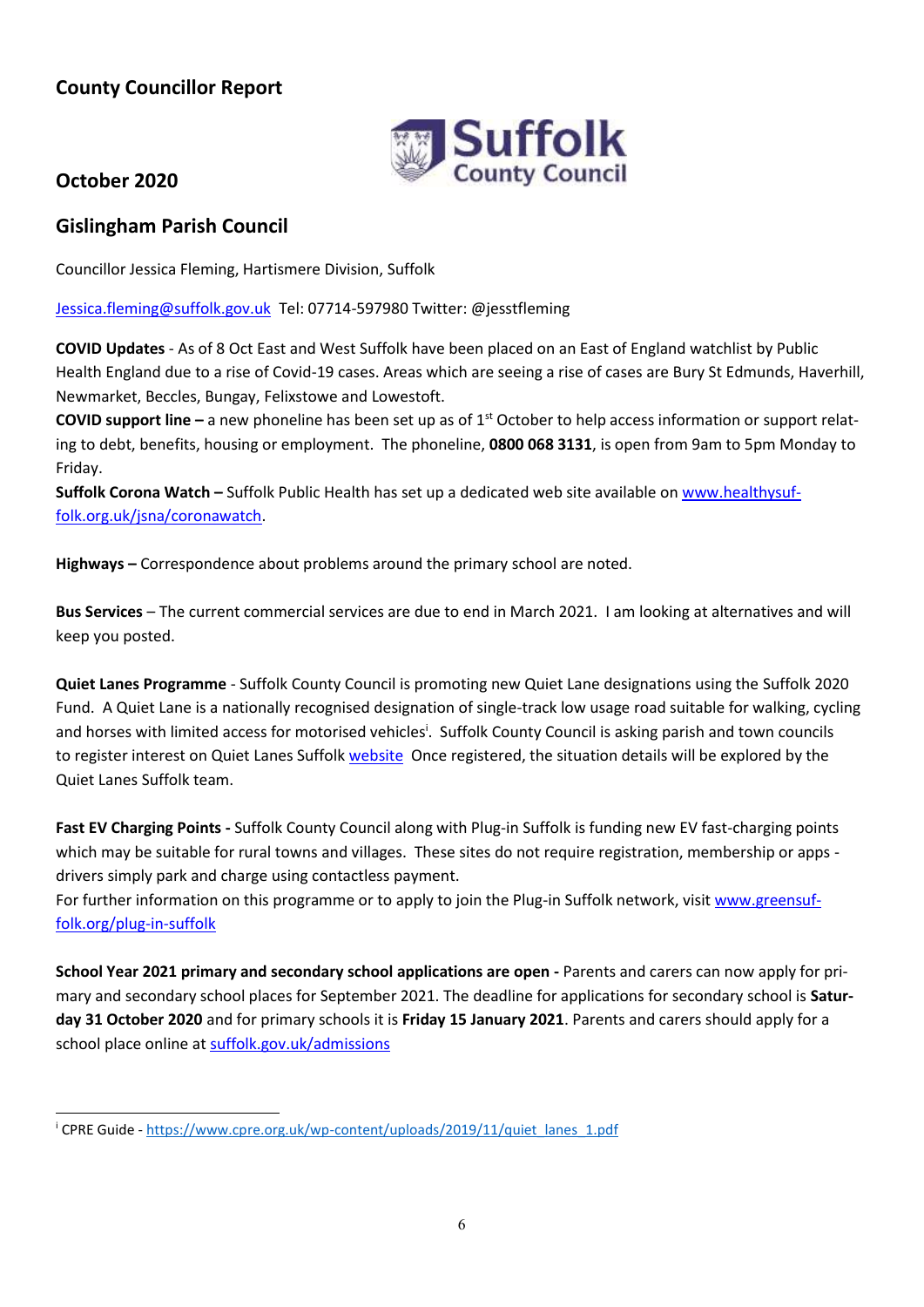### FOOTPATH REPORT PC OCT 20

I have received confirmation from Neil Sidwell has now completed the path cutting. I spoke to him today and he has commented that some walkers were really appreciative of the FP007 (end of Mill St) being cut.

He now has a better idea of what is required, time wise especially.

As we have experienced that gaining 3 quotes and awarding the contract takes several months, especially in the current climate. Therefore it may be pertinent to start the process now, as the first cut will need to be in April 21.

As reported last month, I have contacted SCC direct regarding the footbridge at FP 007. The Manager apologised for not picking up the urgency and I can confirm that the footbridge has now been repaired.

Whilst contacting the Manager, she has confirmed that they have now recruited two new area footpath officers. Hopefully by the new year. I will know who we have allocated to us.

I have noticed that the footpath that goes behind the new Lovells homes parallel with the main road FP 33, has now become overgrown. Lovells have in the past cut this back, so I am not sure if they will do again. I will report to SCC and they will hopefully contact Lovells to arrange a cut. Otherwise, this may be a FP that will need to be added to our own cutting list.

I am pleased to say, that walking FP 28 from Morley's lane today, where last time I counted over dozen dog poos, none were seen, result.

I did notice that a couple of the finger posts have been damaged due to the hedge cutting on FP 29 (around the field behind Coldham Lane). I will reinstate them.

I have now received the leaflets for the circular walks around Gislingham. I have given some to the shop and had to replenish this morning already. I will arrange to put some in the church, just need to speak to Ann Cottee. I have submitted a report to the Messenger and mentioned that these walks leaflets are now available. I have two boxes in my garage, so these will last for several years.

I did ask in the past, but who sends out the 'Welcome Packs' for new residents, so a leaflet can be added to this pack. If you can confirm.

I did find a finger post on the ground by the pub fence. Not sure how long it has been there or where it was sited, as there is no number on it, but as it has a circular route disc on it, I will need to identify where it should have been sited.

In my Messenger report, I did mention the 'Don't Lose Your Way' project to save lost/hidden footpaths. This was an article I read in the Norfolk Magazine from the Ramblers. I contacted the editor and he was more than happy for me to reproduce some of the script.